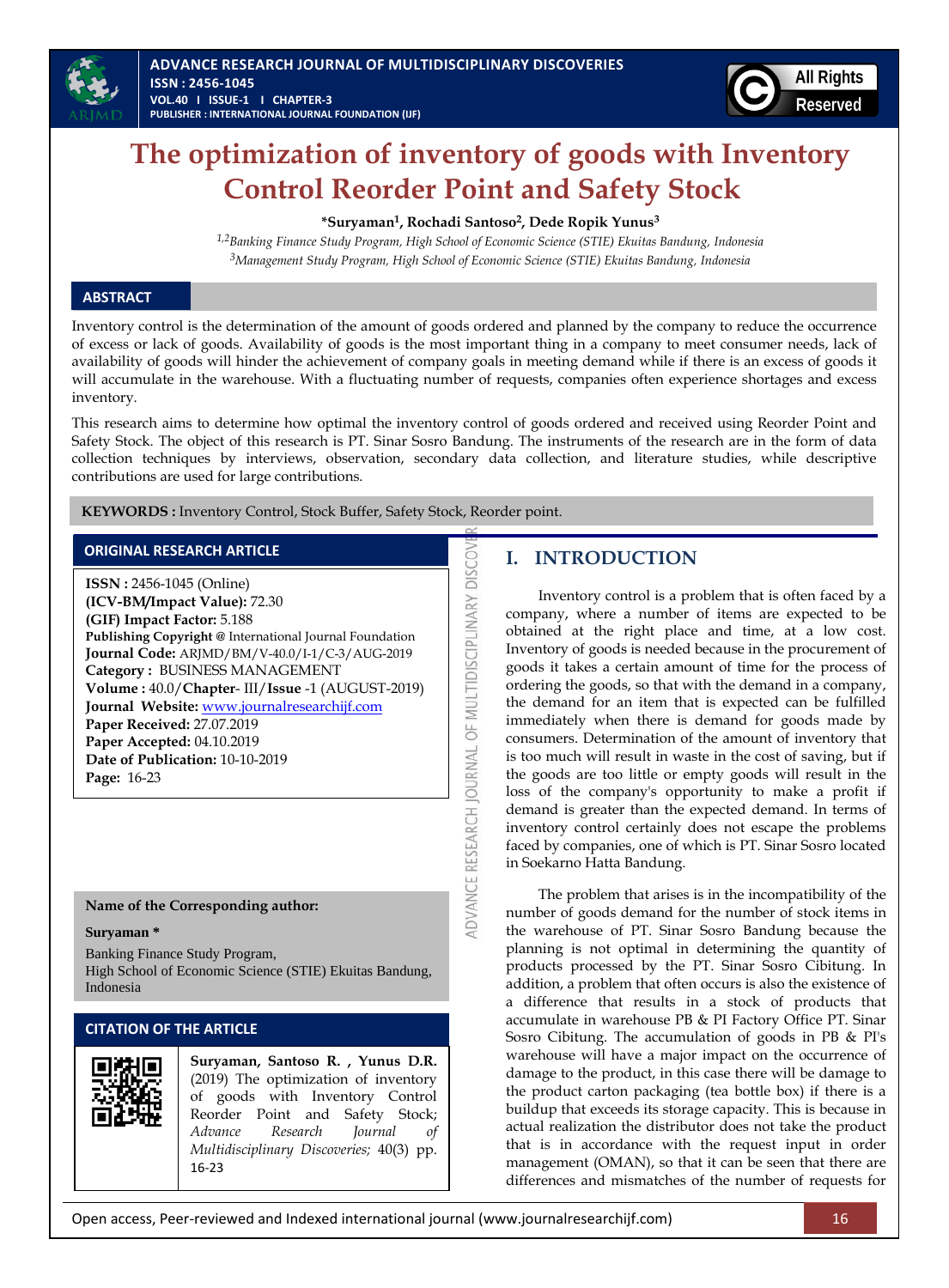the stock of goods between the data input in the order management and actual realization for all products taken from each distributor. Therefore companies must carry out more planned inventory control using reorder points and safety stock.

Reorder points and safety stock are very important to optimize inventory in the company specifically to reduce the occurrence of vacancies and excess goods so that they can meet the urgent demand from consumers and also help in reducing the occurrence of discrepancies between demand and realization and surely, streamlining the production line so that there is no problem in the PPIC section. Every trading company or manufacturing and service company always supplies. Without the inventory, the company will be faced with the risk that at one time it cannot fulfill the customer's desires that require the demand for goods or services. This can happen because in every company not always goods and services are available at any time, which means the company will lose the opportunity to get the benefits that should be obtained. According to Haming and Nurnajamuddin [\[1\]](#page-7-0) Inventories are economic resources that need to be held and stored to support the completion of a product. These economic resources can be in the form of production capacity, labor, experts, working capital, available time, and raw materials, as well as supporting materials. According to Irham [\[2\]](#page-7-1) Inventory is the company's ability to regulate and manage every need for goods both raw goods, semi-finished goods and finished goods to always be available both in stable and fluctuating market conditions.

Based on the understanding above the researcher can conclude that inventory is goods produced by the company from raw materials, semi-finished materials and finished goods provided by the company to launch its operational activities in making new products ready for sale or in the form of shipping services where the company's production and service activities have the same goal is to meet the demands and needs of customers or consumers.

### **II. MATERIALS AND METHODS**

#### **A. Literature**

#### **Functions and Types of Inventory**

According to Assauri  $\left[3\right]$  there are ten inventory functions including:

- 1. To be able to meet the anticipation of customer demand, where inventory is an effort to anticipate stock, because it is expected to maintain the satisfaction expected by the customer.
- 2. To separate various parts or components from production operations, so that obstacles can be avoided from fluctuations, because there has been an extra inventory to separate the production operations process with suppliers.
- 3. To separate the company's operations from demand fluctuations, and provide a stock of goods that will

enable the selection of customers. Inventory is a type of retail building effort.

- 4. Inventory functions is to facilitate the need for production operations, where inventory can build trust in dealing with seasonal patterns, so this inventory is referred to as seasonal inventory.
- 5. To be able to take advantage of the quantity discount, because it does a large number of purchases, so it might be able to reduce the cost of goods or its delivery costs.
- 6. To separate production operations with events or events, where inventory is used as a buffer between the success of production operations. Thus, continuity of production operations can be maintained, and can be avoided the occurrence of equipment damage, which causes production operations to stop temporarily.
- 7. To protect the stock shortages faced by the company, due to the late arrival of delivery and an increase in demand, so the possibility of the risk of supply shortages.
- 8. To fence off inflation, and increase price changes.
- 9. To take advantage of the benefits of the order cycle, by minimizing purchases, and inventory costs, which is done by buying in quantities that exceed the immediate needs.
- 10. To enable the company to operate by adding goods immediately, such as using goods that are in the process.

According to Assauri [\[3\]](#page-7-2) to carry out the inventory function, companies generally maintain the existence of four types of inventory. The four types of inventory are:

#### **1. Raw Material Inventory**

**DISCOVERI** 

**INARY** 

LTIDISCIPLI

MU  $\overline{6}$ 

**IDVANCE RESEARCH JOURNAL** 

Unprocessed purchased. This inventory is used separately from the supply of the production process, in handling inventory of raw materials generally the preferred approach is to eliminate the difference from the supplier in the quality, quantity, or delivery time, so it does not need to be separated.

2. Work-in-Process (WIP) Inventory

Components or raw materials that are under construction, but not yet finished. WIP is because of the time that has been used in the process, which is related to the product in its manufacture, called cycle time. The reduction in cycle time will reduce inventory. Along with carrying out this task is not difficult. During the time the product is made, in fact there is a time of unemployment or not walking. Basically the work time or run time is a small part of the material flow time.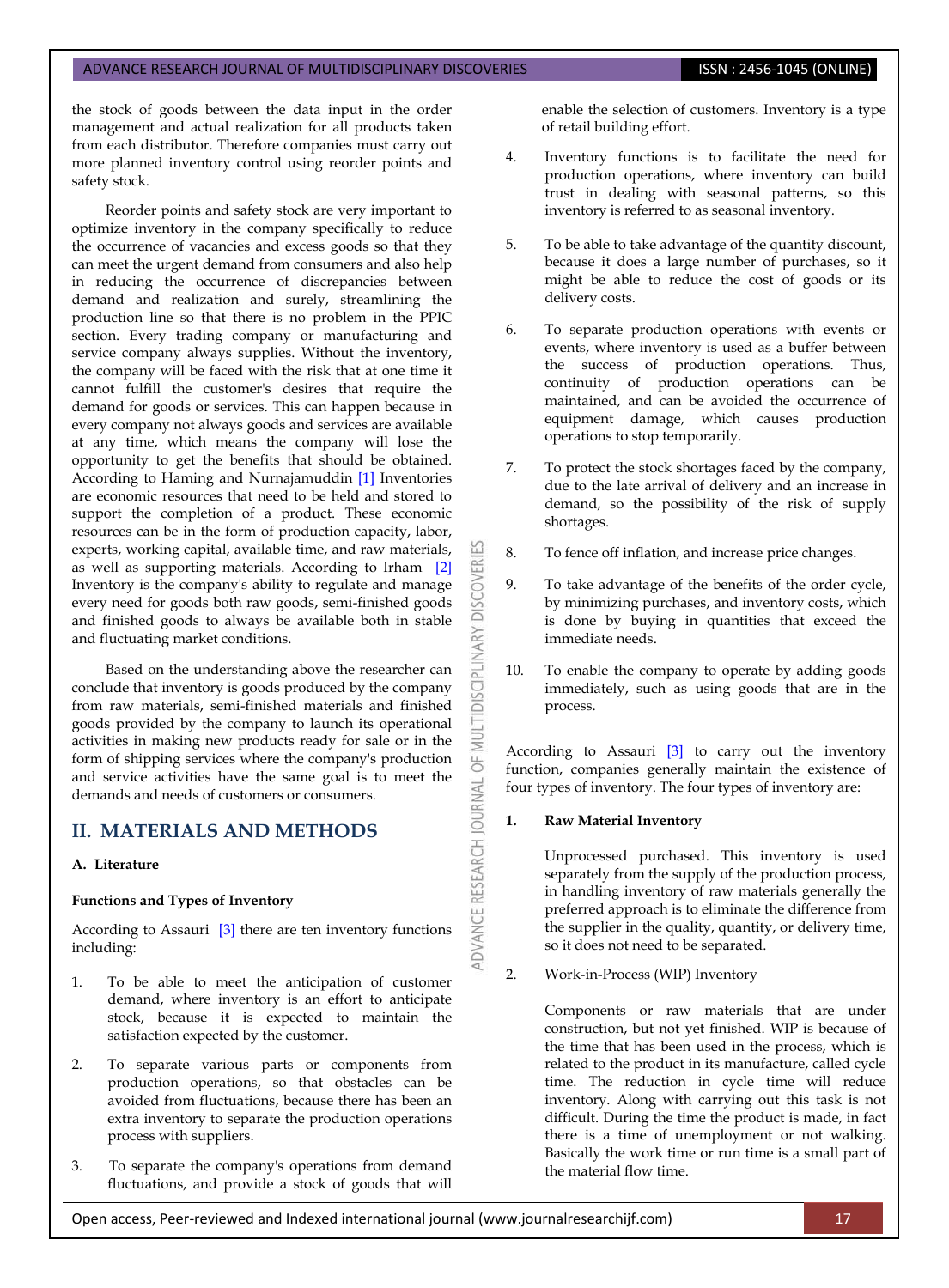- 3. *Maintenance/Repair/Operating Supplies* (MROs)
	- Devote to maintenance/repair/ operating equipment needed, so that machines and processes can be maintained productively. These MROs exist, because there is a need and time for maintenance and repair of equipment, it is not known. Nevertheless the demand for inventory MROs is frequent, and is an unscheduled request for MROs, but must be anticipated.
- 4. Finished Goods Inventory They are products that have been processed and are waiting for delivery. Finished goods are inventoried, because demand from customers in the future is unknown.

#### **The Definition of Inventory Control**

According to Rusdiana [\[4\]](#page-7-3) inventory control management is an activity that relates to planning, implementing, and monitoring the determination of material needs/other goods so that a party's operational needs can be met on time and on the other hand investment in other material/goods supplies is optimally suppressed.

#### **Inventory Control Calculation Methods**

Inventory is a general term that shows everything or resources, an organization that is stored in anticipation of fulfillment of demand, while control is a series of policies and controls that monitor inventory levels that must be maintained, when inventory must be filled and how much order must be made. The methods used are as follows.

#### **1. ROP (***Reorder Point***)**

According to Heizer and Render [\[5\]](#page-7-4) inventory level is where when inventory has reached a certain point. According to Sjahrial [\[6\]](#page-7-5) the amount of inventory that must remain at the time the order is made is called the reorder point. According to Tampubolon [\[7\]](#page-7-6) there are two systems that can be applied to determine when re-orders are held, namely:

- a) Quantity Reorder Point (Q/R System) system is the amount of inventory ordered back depends on the inventory requirements for the conversion process, in fact the use of material supplies is never constant and always varies.
- b) The system's Periodic Inventory System is a method of ordering by Constant Time Interval (every: Sunday, Month, Quarter, etc.), but the number of orders varies depending on how much material is used between the time of the last order and the time of the next order.

From some of the definitions above, researchers can conclude that Reorder Point is a point where the company must re-order inventory so that there is no vacancy in inventory.

#### 2. **Safety Stock**

According to Herjanto [\[8\]](#page-7-7) safety supplies are reserved for the needs while waiting for goods to arrive, safety supplies function to protect or maintain the possibility of a lack of goods. For example, because of the use of goods is greater than the original estimate or delay in receipt of goods ordered.

Whereas according to Ristono [\[9\]](#page-7-8) inventory is done to anticipate elements of uncertainty in demand and supply, if the security inventory is unable to anticipate these uncertainties, there will be a shortage of stock. Viewed from several definitions above the researcher can conclude that safety inventory is a stock of goods or raw material reserves provided by the company to avoid shortages of stock or empty stock.

#### **III. METHODS**

**DISCOVERI** 

INARY

**DISCIPL** 

5F **JRNAL** DOI

ADVANCE RESEARCH

In this research, researcher used descriptive data which included data on results from interviews, surveys, or observations to solve a problem solving that existed at PT. Sinar Sosro Bandung. This research uses descriptive analysis method in the case method, which is a research method arranged in order to provide a systematic description of scientific information that comes from the subject or object of research. Data collection techniques that researcher do is by using secondary data collection techniques in the form of reports on receipt and expenditure of goods. In data analysis, there are several techniques in managing data, for the first management, researchers use flow chart diagrams to find out the flow of the process of controlling inventory at PT. Sinar Sosro Bandung, the second researcher used a fishbone diagram to find out the causes or factors that cause uncontrolled inventory of goods at PT. Sinar Sosro Bandung, for the third one uses data processing with the method of Reorder Point and Safety Stock to calculate the number of inventory of safety items and calculate the point of reorder, to find out the amount then you can use calculation methods including:

#### *1. Re-order Point Method Calculation*

According to Rangkuti [\[10\]](#page-7-9) states that reorder points can be calculated using the following formula,

- Requirement Levels Calculation<br> $U = \frac{D}{t}$ Information: U = Average Requirement Level  $D = Total Inventory$  $T = Working time$  Re-order Point calculation  $ROP = (U \times L) + SS$ Information: ROP = *Reorder Point*
	- U = Requirement Level
	- $L =$ Lead Time
	- SS = *Safety Stock*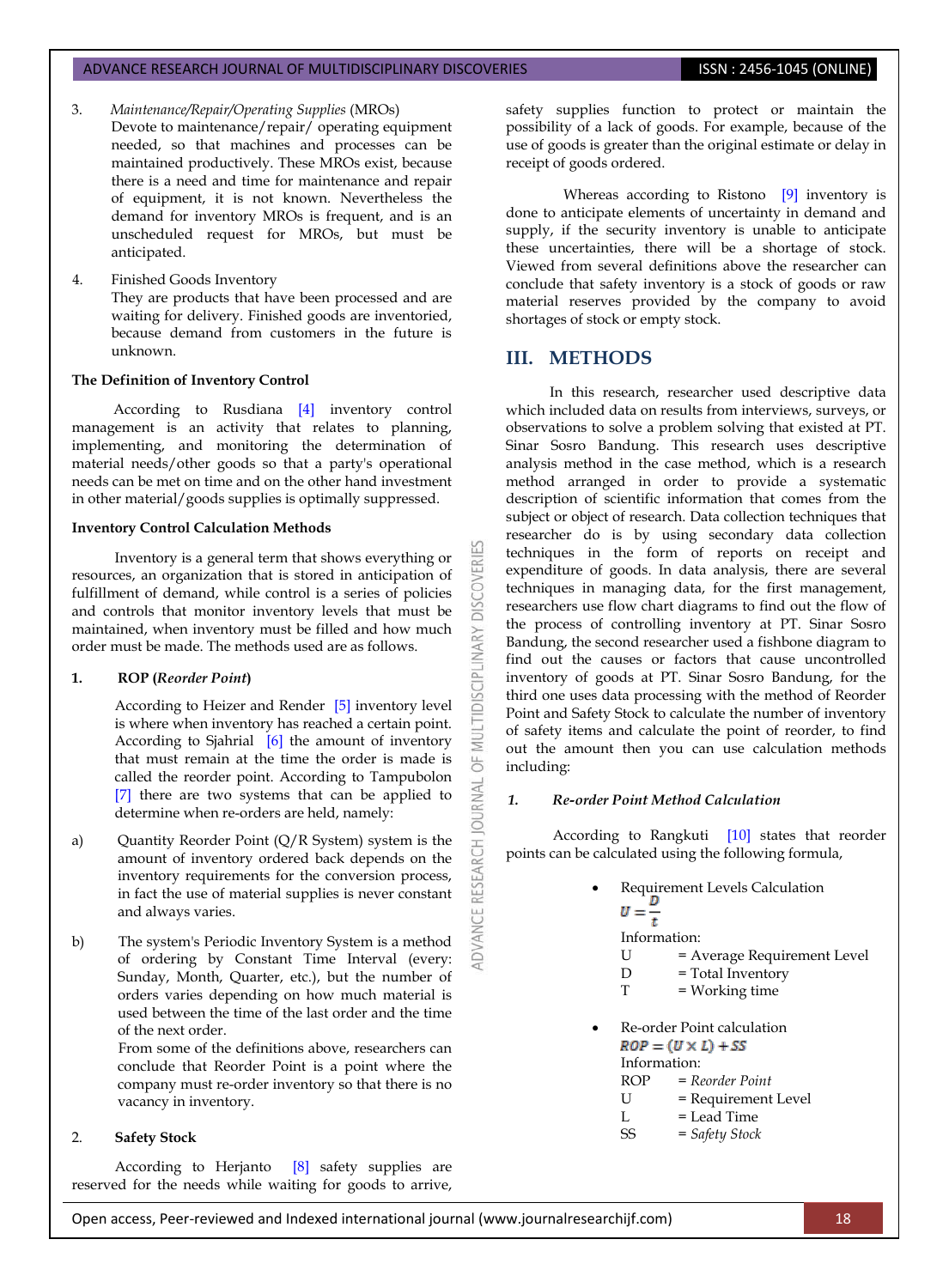#### *2.* The Safety Stock Calculation Method

According to Maimun [\[11\]](#page-7-10) states that the safety stock can be calculated using the following formula,

Estimated Use Calculation

$$
x'=\frac{D}{F}
$$

Information:

 $X'$  = Estimated Usage

D = Total Request

F = Order Frequency

### **IV. STATISTICAL ANALYSIS**

This research uses two techniques in the Economic Order Quantity method, namely Safety Stock and Reorder Point, which are expected to help companies to determine the quantity of safety goods and the right point in ordering goods and as a tool to obtain results of comparisons with company calculations. So that there is a conclusion, if the conclusion states that the calculation of the SS and ROP methods is more efficient, it is expected to become a reference for PT. Sinar Sosro Bandung to change its calculation method to minimize shortages and excess inventory.

#### *Goods Inventory Control at PT. Sinar Sosro*

The application of inventory control to the company has a positive impact on operational activities carried out by the company. This makes it a great opportunity for companies to achieve company goals. In the process of controlling PT. Sinar Sosro Bandung has several items including RGB, PET, TETRA, CUP, POUCH, CAN, CONCENTRATES and bottled water. This study took eight items because they often experience shortages and excess stock every month. If shortages and excess stock continue to occur every month it will indirectly hinder the process of achieving company goals. The company places an order with the factory based on the data on the number of requests that exist in the system so that the company does not carry out a specific method of managing its inventory because everything already exists in the OMAN system.

Determination of the quantity of goods is done by looking at the data on the number of requests from retail because PT. Sinar Sosro Bandung is the Regional Sales Office, so the goal is to reach the target, so just look at the data from the number of retail requests, so that every month the inventory increases and decreases or the inventory in the company is unstable. To order goods to the factory, the company must carry out inventory control to ensure the availability of goods and keep the inventory at the minimum.

Inventory control carried out by PT. Sinar Sosro Bandung is divided into three stages, namely receipt of goods, storage of goods and distribution of goods to meet demand for consumers or customers. Control within the company is certainly endeavored to be able to support the activities that exist within the company. In controlling the inventory of goods at PT. Sinar Sosro Bandung there are several important documents needed to streamline the inventory control process. In the process of receiving goods, the required documents include Factory Transport Road Letters, Goods Entry Permit (SIMB) and Goods Receipt reports. Whereas in the process of storing goods to the warehouse the required documents are the Control Stock Report and the rest of the inventory in the warehouse. The process of distributing goods requires a Plan and Realization of Visits (RKK) documents and Product Distribution Letters or Goods Expenditure Reports. The Data Administration section will provide print out requests from retail or consumers.

In controlling inventory there are weaknesses and strengths, one of the advantages of which is (a) the process runs more regularly (b) a more controlled process so that it can facilitate the process of receipt, storage and expenditure of goods. The weaknesses of inventory control are (a) in the process that is quite long, many employees do not understand more about the process of inventory control so that there are often differences regarding the number of requests with the realization between employees with each other, especially in the warehouse (b) control inventory affects the smooth operation of a company

The following are some of the factors that cause uncontrolled inventory at PT. Sinar Sosro Bandung. After conducting research with observations and interviews it was found that PT. Sinar Sosro Bandung has not used a special method in inventory control so that the company needs to apply the method that is the method of Safety Stock and Reorder Point in optimizing the inventory of goods at PT. Sinar Sosro Bandung.

PT. Sinar Sosro Bandung often orders goods to the factory suddenly because of a lack of inventory in the company's warehouse so the company cannot fulfill the demand for goods from consumers quickly and precisely. PT. Sinar Sosro Bandung places an order in accordance with the request of the consumer without doing the right calculation method so the researcher is interested in calculating the number of security items that must be provided by the company and calculating the exact reorder point in July-September 2018.

#### **V. RESULT**

**DISCOVERI** 

**LTIDISCIPLINARY** 

**IRNAL** ē

**ADVANCE** 

#### **Calculations Made With the Safety Stock Method**

According to Ristono [\[9\]](#page-7-8) inventory is carried out to anticipate the element of uncertainty in demand and supply, if the safety inventory is unable to anticipate such uncertainty, there will be a shortage of stock. Safety stock is useful to protect companies from running out and shortages of goods or raw materials with the delay in receiving raw materials ordered. Safety inventory is a stock of goods that are intentionally provided by the company in a certain amount, to avoid shortages of stock or even reduce the number of orders directly.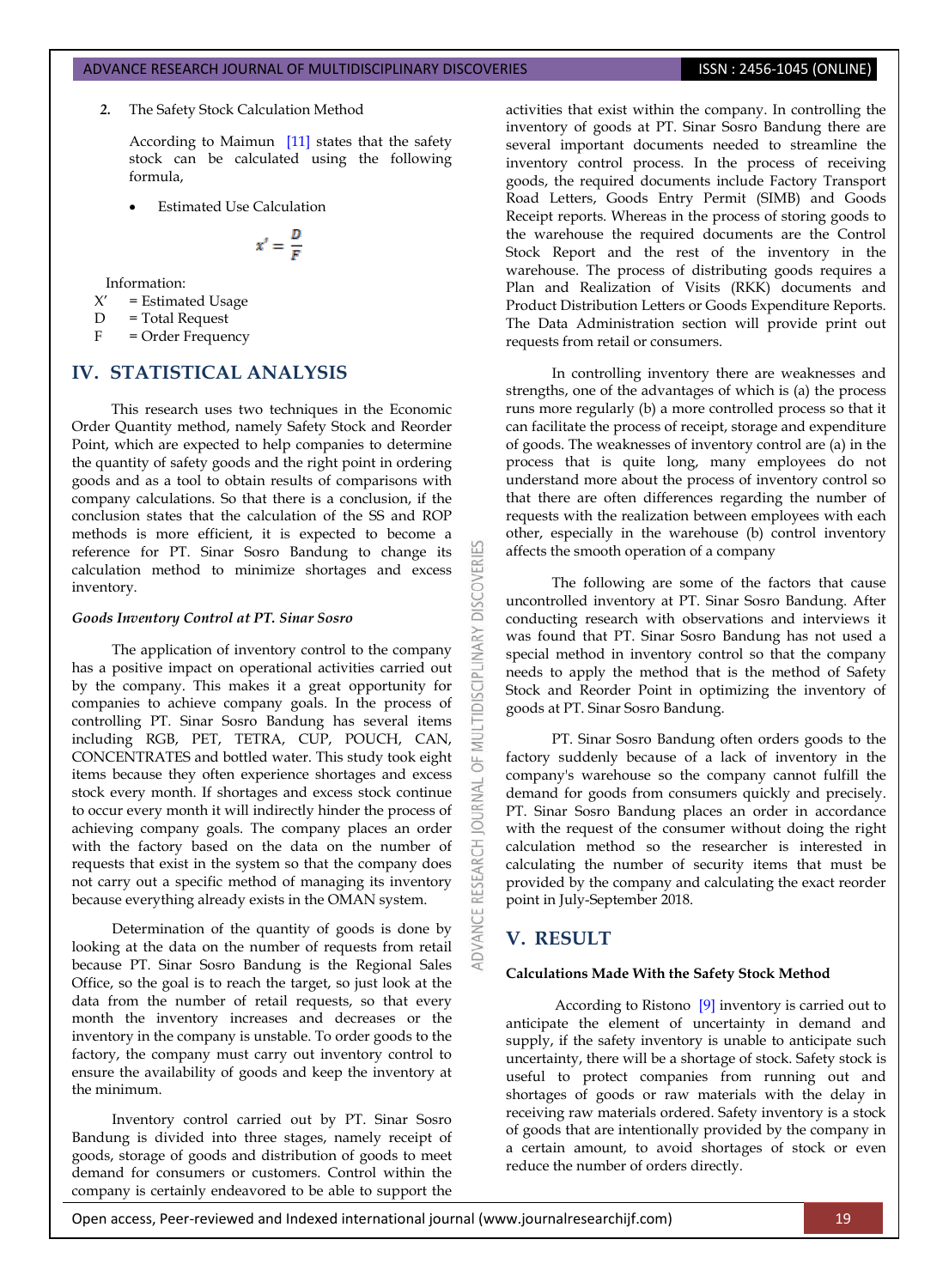|  | Table 1. Data for Estimating Use of Each Item |  |  |  |  |  |  |  |  |
|--|-----------------------------------------------|--|--|--|--|--|--|--|--|
|--|-----------------------------------------------|--|--|--|--|--|--|--|--|

| N <sub>o</sub> | Name of Goods     | Total Request (D) | Frequency | X'    |
|----------------|-------------------|-------------------|-----------|-------|
| 1              | RGB               | 115147            | 3         | 38382 |
| $\overline{2}$ | <b>PET</b>        | 10469             | 3         | 3489  |
| 3              | <b>TETRA</b>      | 4989              | 3         | 1663  |
| 4              | <b>CUP</b>        | 7000              | 3         | 2333  |
| 5              | <b>POUCH</b>      | 2011              | 3         | 670   |
| 6              | <b>CAN</b>        | 304               | 3         | 101   |
| 7              | <b>AMDK</b>       | 58989             | 3         | 19663 |
| 8              | <b>KONSENTRAT</b> | 84                | 3         | 28    |

After calculating the estimated use of goods then determine the number of standard deviations to consider the deviations that have occurred between the estimated use of goods with actual use so that the standard deviation is known by the following formula:

$$
SD = \sqrt{\sum \frac{(x \cdot x')}{F}}
$$
  $SS = SD \times Z$ 

**Table 2. Standard Deviations of Each Goods**

| N <sub>0</sub> | Information      | <b>Usage</b> | Estimation            | Deviation      | Square         |
|----------------|------------------|--------------|-----------------------|----------------|----------------|
|                |                  | $\mathbf{x}$ | $\mathbf{x}^{\prime}$ | $x-x'$         | $(x-x')^2$     |
|                | RGB              |              |                       |                |                |
| $\mathbf{1}$   | July             | 38172        | 38382                 | $-210$         | 44100          |
| $\overline{2}$ | August           | 32480        | 38382                 | $-5902$        | 34833604       |
| $\overline{3}$ | September        | 44495        | 38382                 | 6113           | 37368769       |
|                | Amount           | 115147       |                       | $\mathbf{1}$   | 72246473       |
|                | <b>PET</b>       |              |                       |                |                |
| $\mathbf{1}$   | July             | 3542         | 3489                  | 53             | 2809           |
| $\overline{2}$ | August           | 4164         | 3489                  | 675            | 455625         |
| $\overline{3}$ | September        | 2763         | 3489                  | $-726$         | 527076         |
|                | Amount           | 10469        |                       | $\overline{2}$ | 985510         |
|                | <b>TETRA PAK</b> |              |                       |                |                |
| $\mathbf{1}$   | July             | 1644         | 1663                  | $-19$          | 361            |
| $\overline{2}$ | August           | 1696         | 1663                  | 33             | 1089           |
| 3              | September        | 1649         | 1663                  | $-14$          | 196            |
|                | <b>Iumlah</b>    | 4989         |                       | $\bf{0}$       | 1646           |
|                | <b>CUP</b>       |              |                       |                |                |
| $\mathbf{1}$   | Juliy            | 3000         | 2333                  | 667            | 444889         |
| $\overline{2}$ | August           | 1000         | 2333                  | $-1333$        | 1776889        |
| $\overline{3}$ | September        | 3000         | 2333                  | 667            | 444889         |
|                | Amount           | 7000         |                       | $\mathbf{1}$   | 2666667        |
|                | <b>POUCH</b>     |              |                       |                |                |
| $\mathbf{1}$   | July             | 529          | 670                   | $-141$         | 19881          |
| $\overline{2}$ | August           | 581          | 670                   | $-89$          | 7921           |
| 3              | September        | 901          | 670                   | 231            | 53361          |
| Amount         |                  | 2011         |                       | $\mathbf{1}$   | 81163          |
|                | CAN              |              |                       |                |                |
| $\mathbf{1}$   | July             | 104          | 101                   | 3              | 9              |
| $\overline{2}$ | August           | 100          | 101                   | $-1$           | $\overline{1}$ |
| 3              | September        | 100          | 101                   | $-1$           | $\mathbf{1}$   |
|                | Amount           | 304          |                       | $\mathbf{1}$   | 11             |

| Information<br>N <sub>0</sub> |                    | <b>Usage</b> | <b>Estimation</b> Deviation |          | Square   |
|-------------------------------|--------------------|--------------|-----------------------------|----------|----------|
|                               |                    | $\mathbf x$  | $\mathbf{x}$                | $x-x'$   | $(x-x')$ |
| <b>AMDK</b>                   |                    |              |                             |          |          |
| 1                             | July               | 18404        | 19663                       | $-1259$  | 1585081  |
| $\overline{2}$                | August             | 22438        | 19663                       | 2775     | 7700625  |
| 3                             | September          | 18147        | 19663                       | $-1516$  | 2298256  |
| Amount                        |                    | 58989        |                             | $\bf{0}$ | 11583962 |
|                               | <b>CONCENTRATE</b> |              |                             |          |          |
| $\mathbf{1}$                  | July               | 16           | 28                          | $-12$    | 144      |
| 2                             | August             | 43           | 28                          | 15       | 225      |
| 35                            | September          | 25           | 28                          | $-3$     | 9        |
|                               | Amount             | 84           |                             | $\Omega$ | 378      |

After knowing the deviation, it can calculate the Safety Stock that must be provided by the company.

• RGB (Return Glass Bottle)  

$$
D = \sqrt{\sum \frac{(x - xv)^2}{F}} = \sqrt{\sum \frac{72246473}{3}} = 4907
$$

Safety stock =  $4907 \times 1,65 = 8096,5$  pack

• 
$$
DET = \sqrt{\sum \frac{(x - x')^2}{F}} = \sqrt{\sum \frac{985510}{3}} = 573
$$

Safety stock =  $573 \times 1,65 = 945,5$  pack

• 
$$
TETRA
$$

$$
SD = \sqrt{\sum \frac{(x - x')^2}{F}} = \sqrt{\sum \frac{361}{3}} = 11
$$

Safety stock =  $11 \times 1,65 = 18,2$  pack

• 
$$
CUP
$$
  
\n $SD = \sqrt{\sum \frac{(x - x')^2}{F}} = \sqrt{\sum \frac{2666667}{3}} = 943$ 

Safety stock =  $943 \times 1,65 = 1555,0$  pack

*POUCH*

$$
SD = \sqrt{\sum \frac{(x - x')^2}{F}} = \sqrt{\sum \frac{81163}{3}} = 165
$$

- Safety stock =  $165 \times 1,65 = 272,3$  pack
- *CAN*  $SD = \sqrt{\sum \frac{(x-x')^2}{F}} = \sqrt{\sum \frac{11}{3}} = 2$
- Safety stock =  $2 \times 1,65 = 3,3$  pack
- *AMDK*  $SD = \sqrt{\sum \frac{(x - x')^2}{F}} = \sqrt{\sum \frac{11583962}{3}} = 1965$
- Safety stock =  $1965 \times 1,65 = 3242,3$  pack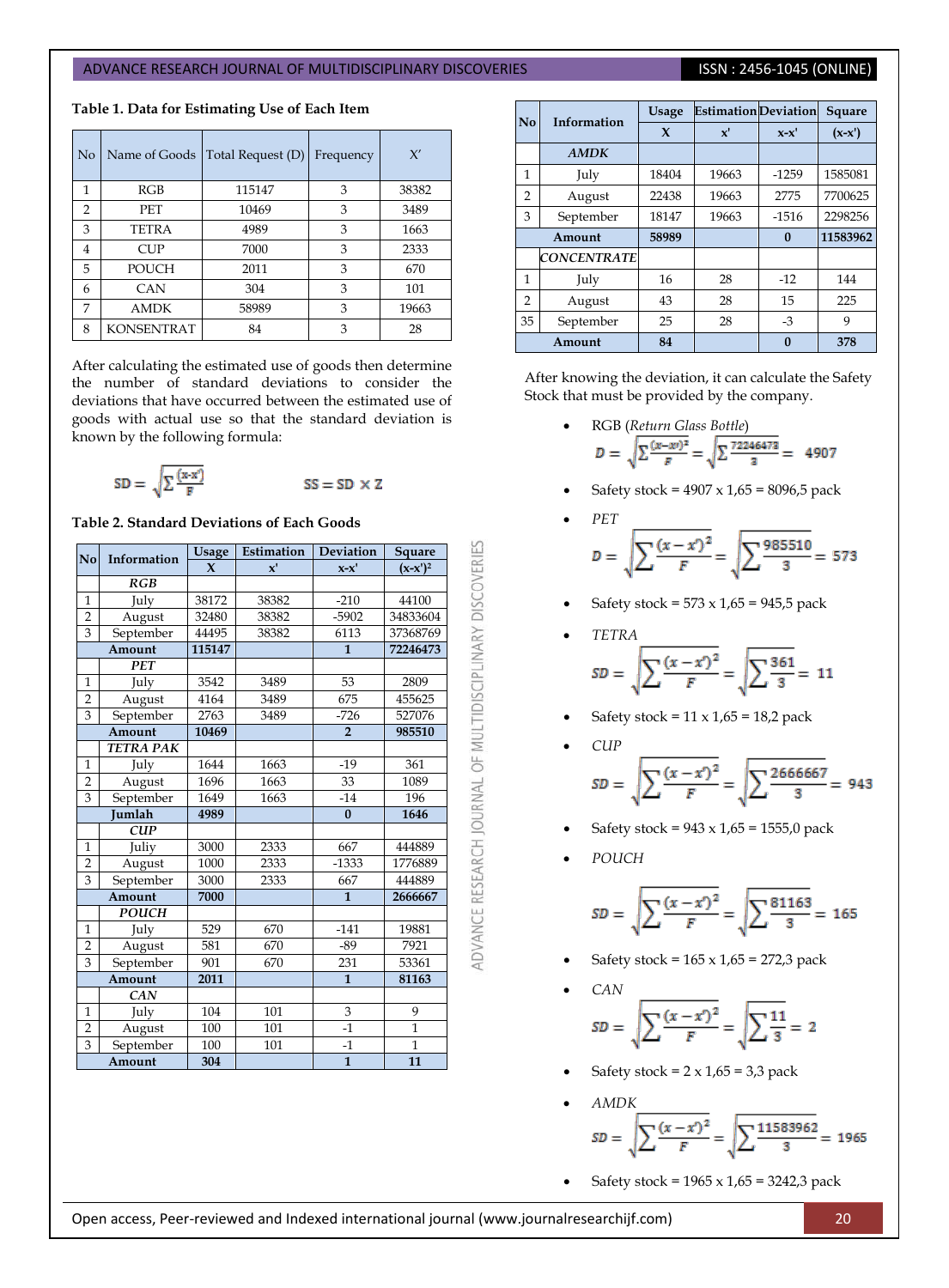# CONCENTRATE<br> $SD = \sqrt{\sum \frac{(x - x')^2}{F}} = \sqrt{\sum \frac{378}{3}} = 11$ Safety Stock =  $SD \times Z = 11 \times 1.65 = 18.2$  pak

The result of the calculation is a safety stock that must be provided by the company to optimize inventory in the warehouse so that there is no shortage of goods or excess goods that cause consumer demand is not fulfilled or the accumulation of goods in the warehouse will harm the company.

#### *Calculations Made With the Reorder Point Method*

The following is a calculation using the reorder point method with the formula:

$$
U=\frac{\nu}{r}
$$

According to Tampubolon [\[7\]](#page-7-6) there are two systems that can be applied to determine when re-orders are held, namely (a) Quantity Reorder Point (Q / R System) system is the amount of inventory ordered back depends on the inventory requirements for the conversion process, in fact the use of material supplies is never constant and always varies. (b) The periodic Inventory System of this system is a method of ordering a Constant Time Interval (every: Sunday, Month, Quarter, etc.), but the number of orders varies depending on the amount of material used between the time of the last order and the time of the next order.

**Table 3. Safety Stock and Reorder Points for July-September 2018**

| Name of<br>Goods             | D      | ł | U     | $U^*$ | L              | <b>SS</b> | <b>RO</b> (The<br>amount<br>of<br>goods) | <b>ROP</b><br>(Retur<br>n<br>Order<br>Point) |
|------------------------------|--------|---|-------|-------|----------------|-----------|------------------------------------------|----------------------------------------------|
| RGB                          | 115147 | 6 | 19191 | 57573 | $\overline{2}$ | 8096.5    | 123243                                   | 46478                                        |
| PET                          | 10469  | 6 | 1745  | 5235  | $\overline{2}$ | 945.5     | 11416                                    | 4436                                         |
| <b>TETRA</b>                 | 4989   | 6 | 832   | 2496  | $\overline{2}$ | 18.2      | 5010                                     | 1682                                         |
| <b>CUP</b>                   | 7000   | 6 | 1167  | 3501  | $\overline{2}$ | 1555.9    | 8558                                     | 3890                                         |
| <b>POUCH</b>                 | 2011   | 6 | 335   | 1005  | $\overline{2}$ | 272.3     | 2282                                     | 942                                          |
| <b>CAN</b>                   | 304    | 6 | 51    | 153   | $\overline{2}$ | 3.3       | 309                                      | 105                                          |
| <b>AMDK</b>                  | 58989  | 6 | 9832  | 29496 | $\overline{2}$ | 3242.3    | 61740                                    | 22906                                        |
| <b>KONSE</b><br><b>NTRAT</b> | 84     | 6 | 14    | 42    | $\overline{2}$ | 18.2      | 102                                      | 46                                           |

From the results of calculations in table 3, namely the reorder point and safety stock of each item of 8 types of goods that exist then it can be compared to the results of the calculation of PT. Sinar Sosro Bandung and the results of calculations using the method of reorder point and safety stock.

Comparisons are made about the number of safety supplies and the point when re-ordering is done using a safety stock and reorder point metoder. Calculations made by PT. Sinar Sosro Bandung, namely the amount of inventory of safeguards per three months and the reorder point policy or company reorder point, the calculation carried out using the SS and by comparing this, you can see whether the calculations made by PT. Sinar Sosro Bandung is optimal or not. If the inventory control calculation done by using the results method is better than what PT. Sinar Sosro Bandung then PT. Sinar Sosro Bandung must apply the reorder point method and safety stock.

| $\mathbf{N}\mathbf{0}$ | Names of<br>Goods     |       | <b>Safety Stock</b><br>Menggunakan<br>Company Safety Stock<br>metode Safety<br><b>Stock</b> |               |            |
|------------------------|-----------------------|-------|---------------------------------------------------------------------------------------------|---------------|------------|
|                        |                       | July  | August                                                                                      | September     | Per/Months |
| $\mathbf{1}$           | RGB                   | 14559 | 16950                                                                                       | 11621         | 8096.5     |
| 2                      | <b>PET</b>            | 2328  | 4076                                                                                        | 6975          | 945.5      |
| 3                      | <b>TETRA</b>          | 1979  | 2226                                                                                        | 1173          | 18.2       |
| 4                      | <b>CUP</b>            | 0     | $\Omega$                                                                                    | 641           | 1555.9     |
| 5                      | <b>POUCH</b>          | 1188  | 531                                                                                         | 337           | 272.3      |
| 6                      | CAN                   | 1     | 0                                                                                           | $\mathcal{P}$ | 3.3        |
| 7                      | <b>AMDK</b>           | 884   | 1515                                                                                        | 765           | 3242.3     |
| 8                      | <b>KONSENT</b><br>RAT | 9     | 28                                                                                          | 39            | 18.2       |

#### **Table 4. Comparison of Safety Goods Inventory Calculation of PT. Sinar Sosro Bandung and Calculation Using Safety Stock Method**

#### **VI. DISCUSSION**

**DISCOVER** 

OF MULTIDISCIPLINARY

DVANCE RESEARCH JOURNAL

From the results of the analysis and calculations that have been made based on the data obtained from the object of this research, namely PT. Sinar Sosro Bandung then the comparison between the calculations made by PT. Sinar Sosro Bandung and calculations using the method of Safety Stock and Reorder Point. After paying attention to the results of the analysis in table 4, when compared with inventory control carried out by PT. Sinar Sosro Bandung can be seen in July-September 2018 the amount of safety stock for RGB, PET and CONCENTRAT products is too much so that it can cause excess stock which causes accumulation in warehouse, while the calculation using the safety stock method is more optimal with the amount of RGB products for each month 8096.5, PET amounting to 945.5, and CONCENTRATE amounting to 18.2 so as to minimize the occurrence of excess goods that cause accumulation in the warehouse of PT. Sinar Sosro Bandung.

Can be seen in Table 4 also in the calculation of safety stock carried out by PT. Sinar Sosro from July to September 2018 on TETRA, CUP, POUCH, CAN, and AMDK products experienced a shortage of goods or quite a lot of goods so that the company would be hampered in achieving its goal of meeting retail or consumer demand which would cause the company to lose profits because retail or consumers will move to other companies in fulfilling their demand for goods, while the calculation results using the safety stock method are more optimal, namely the number of TETRA products of 18.2, CUP of 1555.9, POUCH of 272.3, CAN of 3.3, and AMDK of 3242.3 so the company has sufficient safety inventory so it can meet retail or consumer demand quickly and precisely when the request is urgent so the company will not lose profits from consumers and consumers remain trustworthy to the company for the services provided.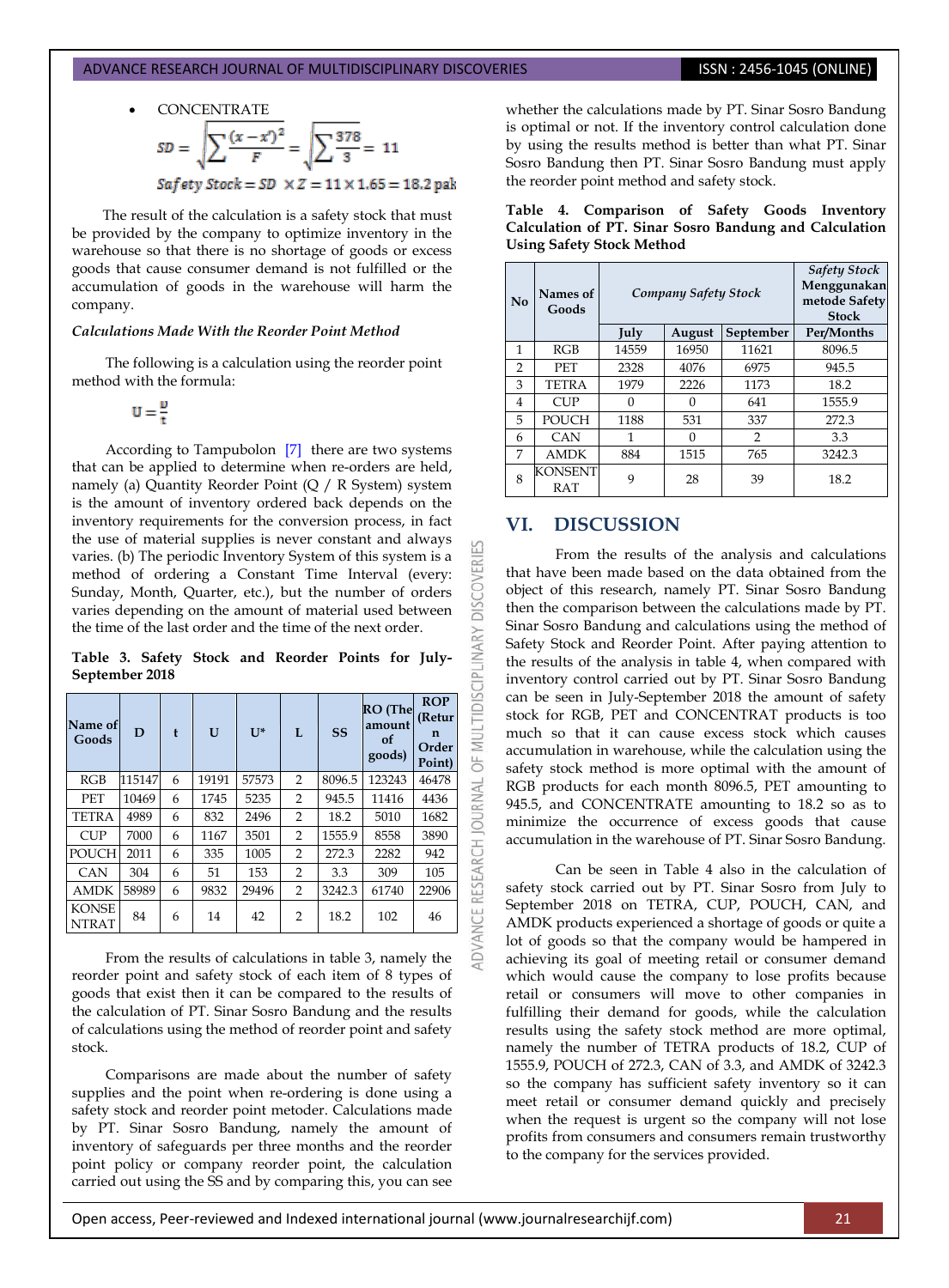In Table 4 can be seen from the 8 items calculated the amount of safety stock carried out by the company there is one item, namely Rbb which can cause excess goods and accumulation of goods in the warehouse quite a lot while goods that can cause a lack of goods or goods vacancies in warehouse namely Can products because almost there is inventory in the warehouse for each month.

According to Herjanto [\[8\]](#page-7-7) Safety inventory functions to protect or maintain the possibility of a lack of goods, for example because the use of goods is greater than the original estimate or delay in receiving goods ordered, so it can be concluded that the results are in accordance with the theory. Based on the results of calculations using the safety stock method, the company can minimize the occurrence of deficiencies or excess goods during the waiting time for orders due to varied usage so that the calculation results are in accordance with the theory.

#### **Table 5. Comparison of Reorder Point Calculation at PT. Sinar Sosro Bandung and Calculations Using the Reorder Point Method**

| No             | Nams of Goods     | Company<br><b>ROP</b> | <b>ROP Using the Reorder Point</b><br>Method |
|----------------|-------------------|-----------------------|----------------------------------------------|
| 1              | RGB               | 4000                  | 46478                                        |
| $\overline{2}$ | <b>PET</b>        | 3000                  | 4436                                         |
| 3              | <b>TETRA</b>      | 5000                  | 1682                                         |
| 4              | <b>CUP</b>        | 2000                  | 3890                                         |
| 5              | <b>POUCH</b>      | 1000                  | 942                                          |
| 6              | <b>CAN</b>        | 100                   | 105                                          |
| 7              | <b>AMDK</b>       | 5000                  | 22906                                        |
| 8              | <b>KONSENTRAT</b> | 50                    | 46                                           |

In table 5 describes the comparison of the company's ROP with calculations using the Reorder Point method, ROP PT. Sinar Sosro Bandung obtained from factory policy, PT. Sinar Sosro Bandung provides direct ROP data in the form of a file that has been set. Can be seen in table 5 ROP calculations performed by the company namely for RGB 4000, PET 3000, TETRA 5000, CUP 2000, 1000 POUCH, CAN 100, 5000 AMDK, and 50 CONCENTRATES the policy is too risky because with the reorder point in company 5 table require a larger order quantity but order with a small quantity and do it repeatedly, while the results of calculations using the reorder point method will be more optimal with ROP on RGB 46478, PET 4436, TETRA 1682, CUP 3890, POUCH 942, CAN 105, AMDK 22906, and KONSENTRAT 46, so that with the results of the reorder point, the company can re-order inventory while waiting for the waiting time for the order to anticipate the delay in the arrival of goods.

According to Rangkuti [\[10\]](#page-7-9) the reorder point is the limit or point of the number of re-orders, including the demand that is desired or needed during the order waiting time to avoid shortages or excess goods. Based on the calculation results using the reorder point method that the limit or reorder point that can be done by the company is optimal because it can minimize the occurrence of shortages and excess goods in the company during the order waiting time, so that the calculation results are in accordance with the theory. After paying attention to the results of the analysis in table 5, when compared to inventory control carried out by PT. Sinar Sosro Bandung with the calculation of inventory control of safety goods and ordering return points is calculated using the method of safety stock and reorder point where the calculation using the method of safety stock and reorder points can minimize the occurrence of shortages and excess inventory at PT. Sinar Sosro Bandung and minimize the occurrence of delays because with these calculations the company can find out when the next order is made so that demand from retail and consumers can be fulfilled on time.

Thus this calculation can be used as a reference in an effort to minimize the occurrence of excess and lack of more optimal inventory of goods at PT. Sinar Sosro Bandung. For this reason, PT. Sinar Sosro Bandung can use the method of safety stock and reorder point, so that the process of providing goods can be more effective and can also be more optimal. Besides that, PT. Sinar Sosro Bandung can continue to serve more and more consumers and can continue to progress and develop.

#### **VII. CONCLUSION**

MULTIDISCIPLINARY DISCOVERIES

 $\overline{6}$ 

RESEARCH JOURNAL

ADVANCE

The conclusion of research that has been done regarding the control of inventory at PT. Sinar Sosro Bandung is as follows:

- 1. The process of controlling inventory of goods carried out by PT. Sinar Sosro Bandung there are three controls, namely receipt of goods from the manufacturer, storing goods to the warehouse and expenditure of goods from the warehouse to be sent to retail or consumers.
- 2. There are four factors that cause uncontrolled control of inventory at PT. Sinar Sosro Bandung, these factors are the number of safety materials, when the company must re-order goods (calculation method), realization of demand for goods, and no control of the stock at KWP by the factory
- 3. Based on the results of calculations using the method of Safety Stock and Reorder Point, the calculation using the Safety Stock method can minimize the occurrence of vacancies and excess inventory and the company has sufficient safety supplies that can meet retail or consumer demand quickly and precisely when there is a request from retail or consumer compared to company calculations, in July to September 2018 goods often experience goods vacancies and excess goods in 3 months. Calculation of the ROP method can help companies determine more appropriate ordering points and can determine the right reorder quantity so as to minimize the occurrence of excess inventory at PT. Sinar Sosro Bandung. Safety Stock and ROP methods can be a reference for companies in controlling inventory because they can optimize inventory in the company.